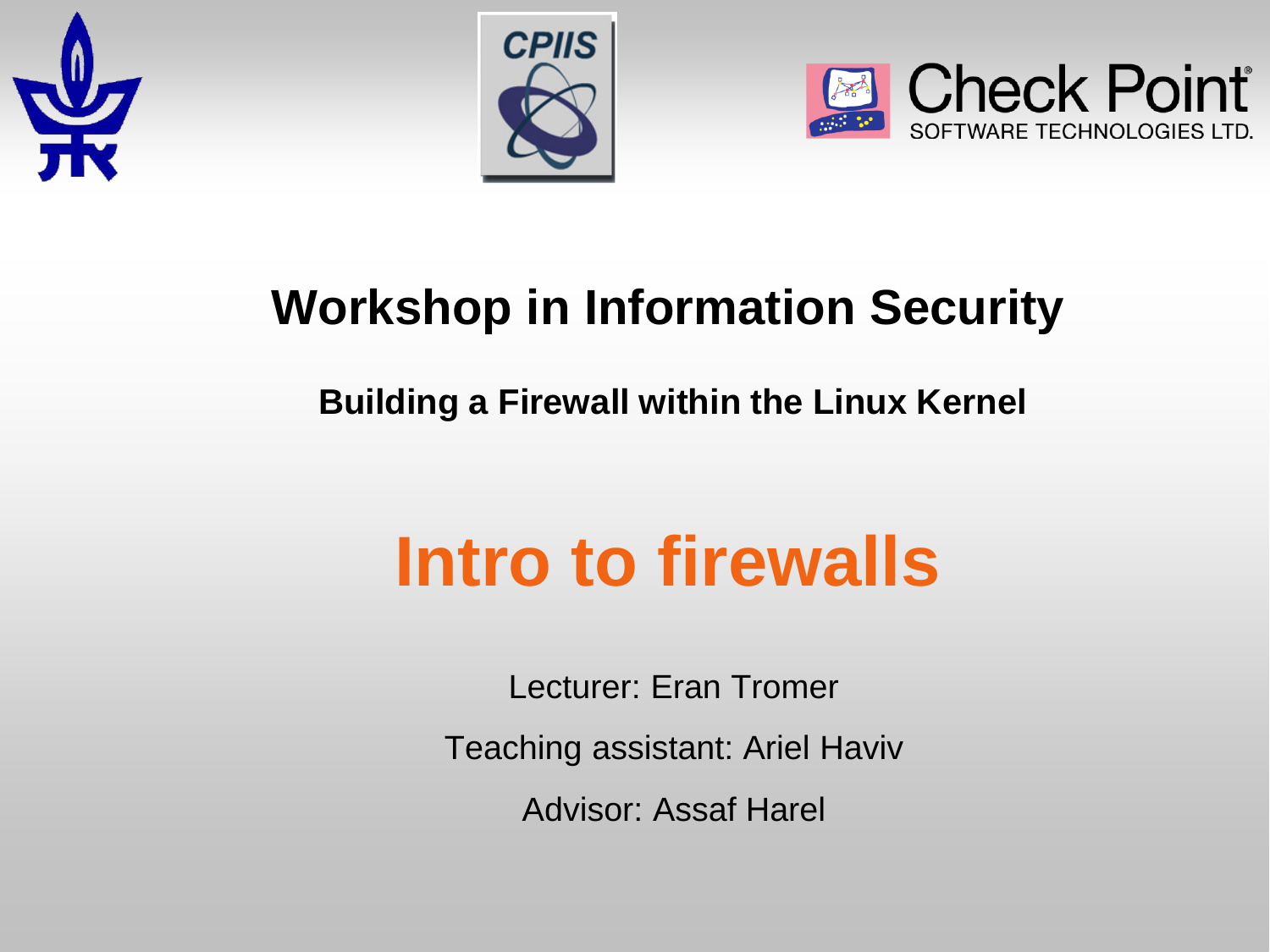#### **Online Communities 2 <3d.xkcd.com/802>**

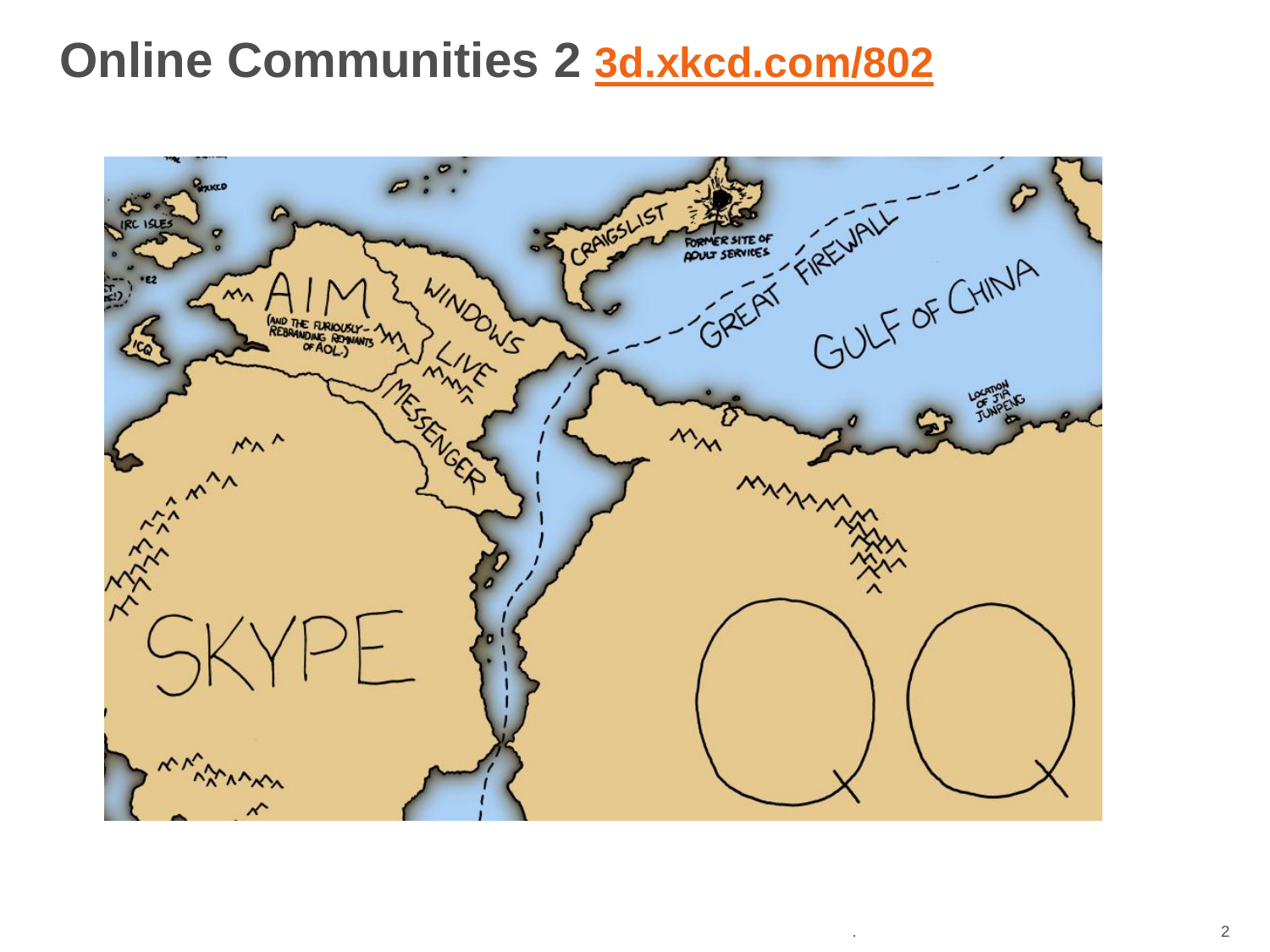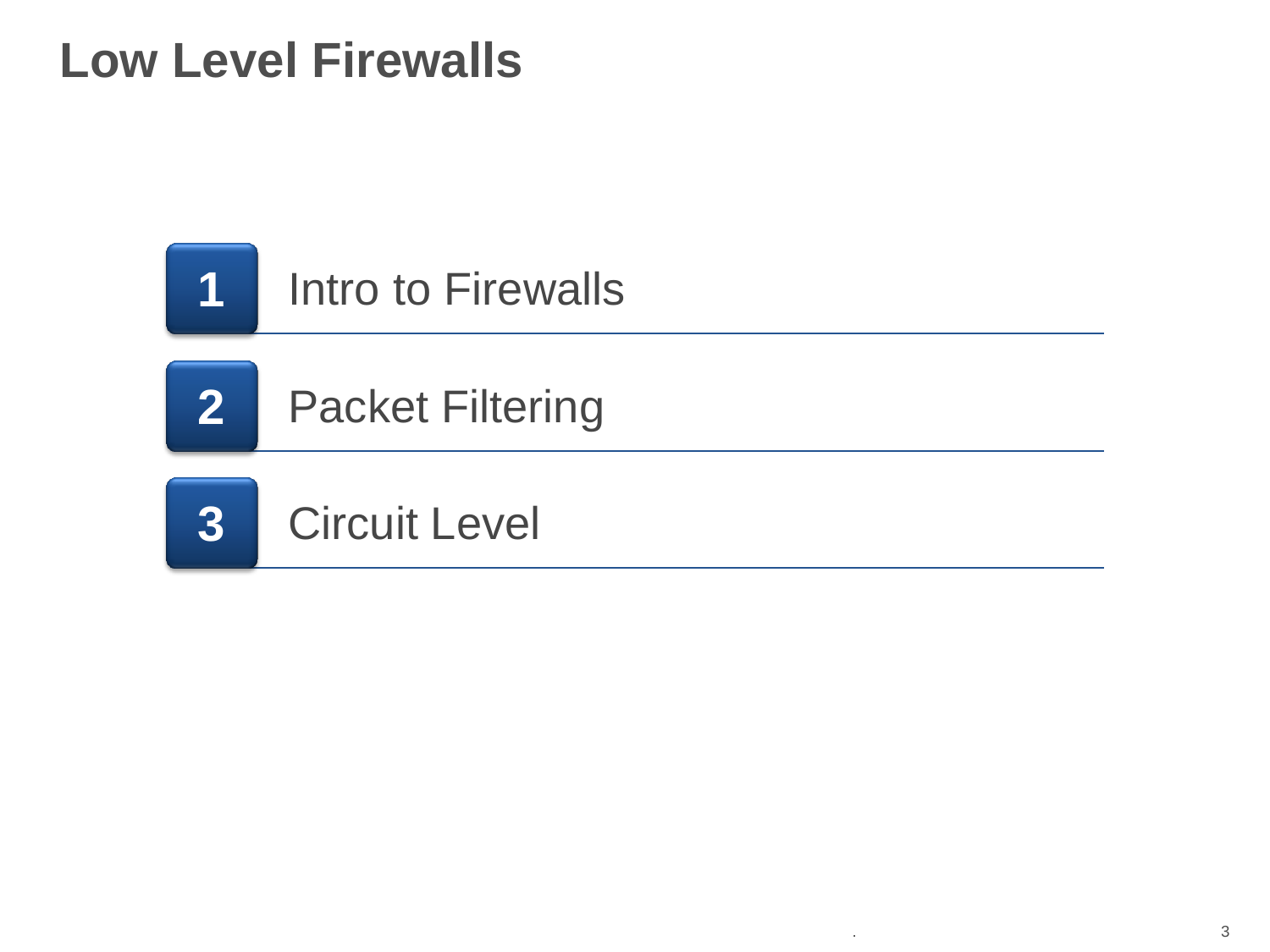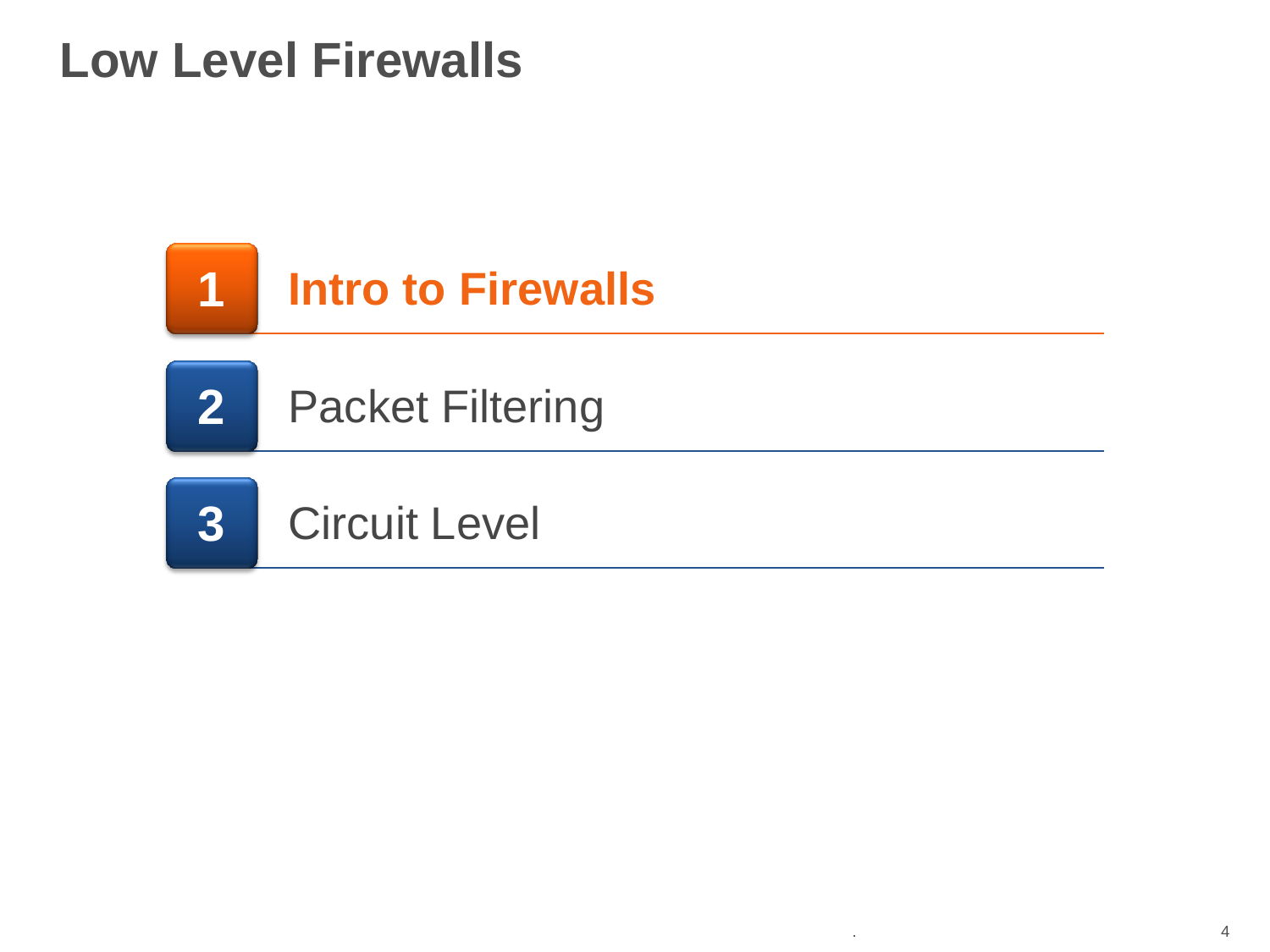- A piece of soft/hardware intended to keep a certain network secure:
	- Enforce protocol correctness.
	- Minimize chance of intrusion & attacks.
- Can operate in different levels of the OSI.
	- First firewalls looked up to the TCP/IP level.
	- Today's firewalls inspect all the way up to the application level.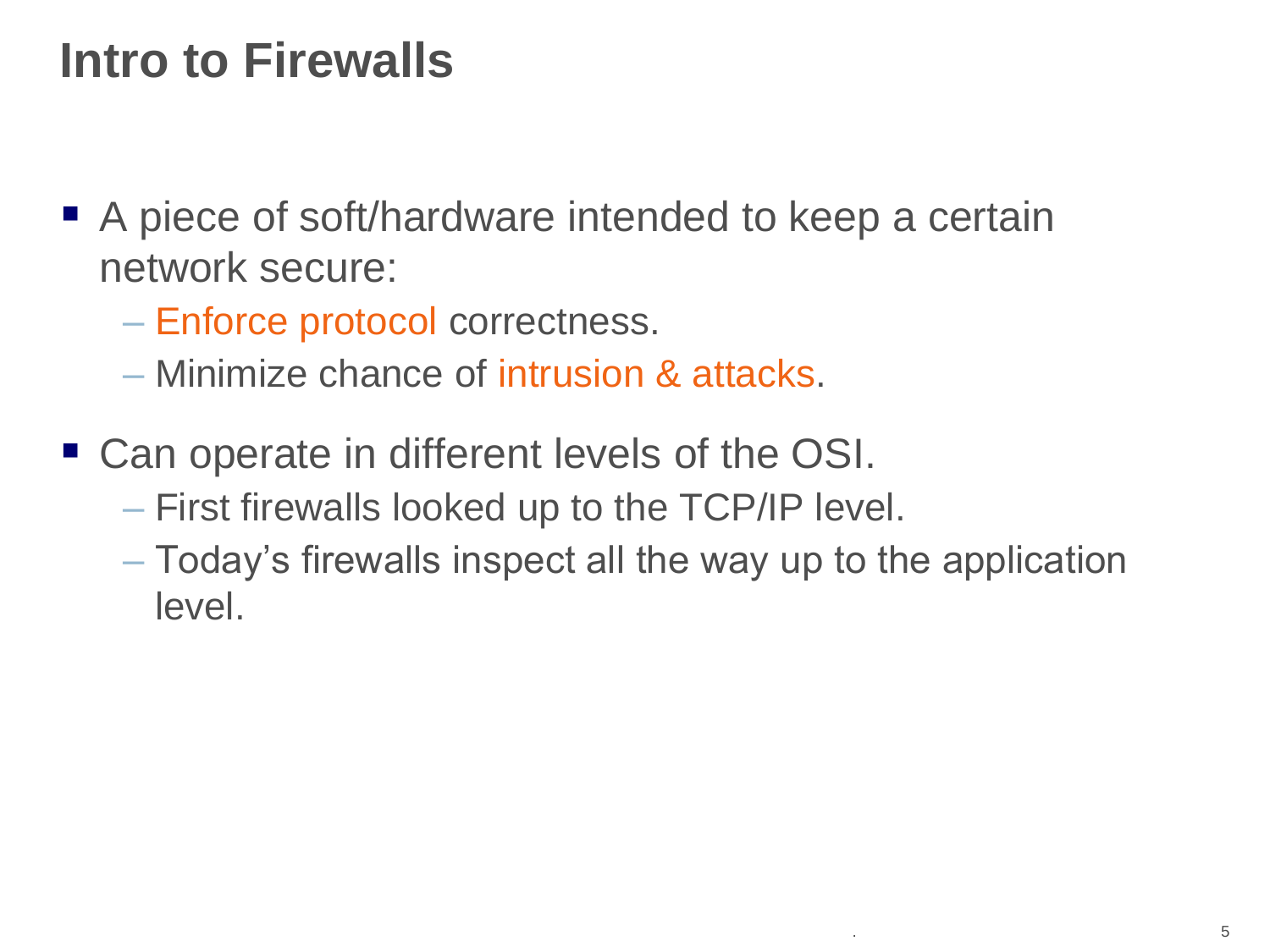

(Source: [http://en.wikipedia.org/wiki/TCP/IP\\_model\)](http://en.wikipedia.org/wiki/TCP/IP_model)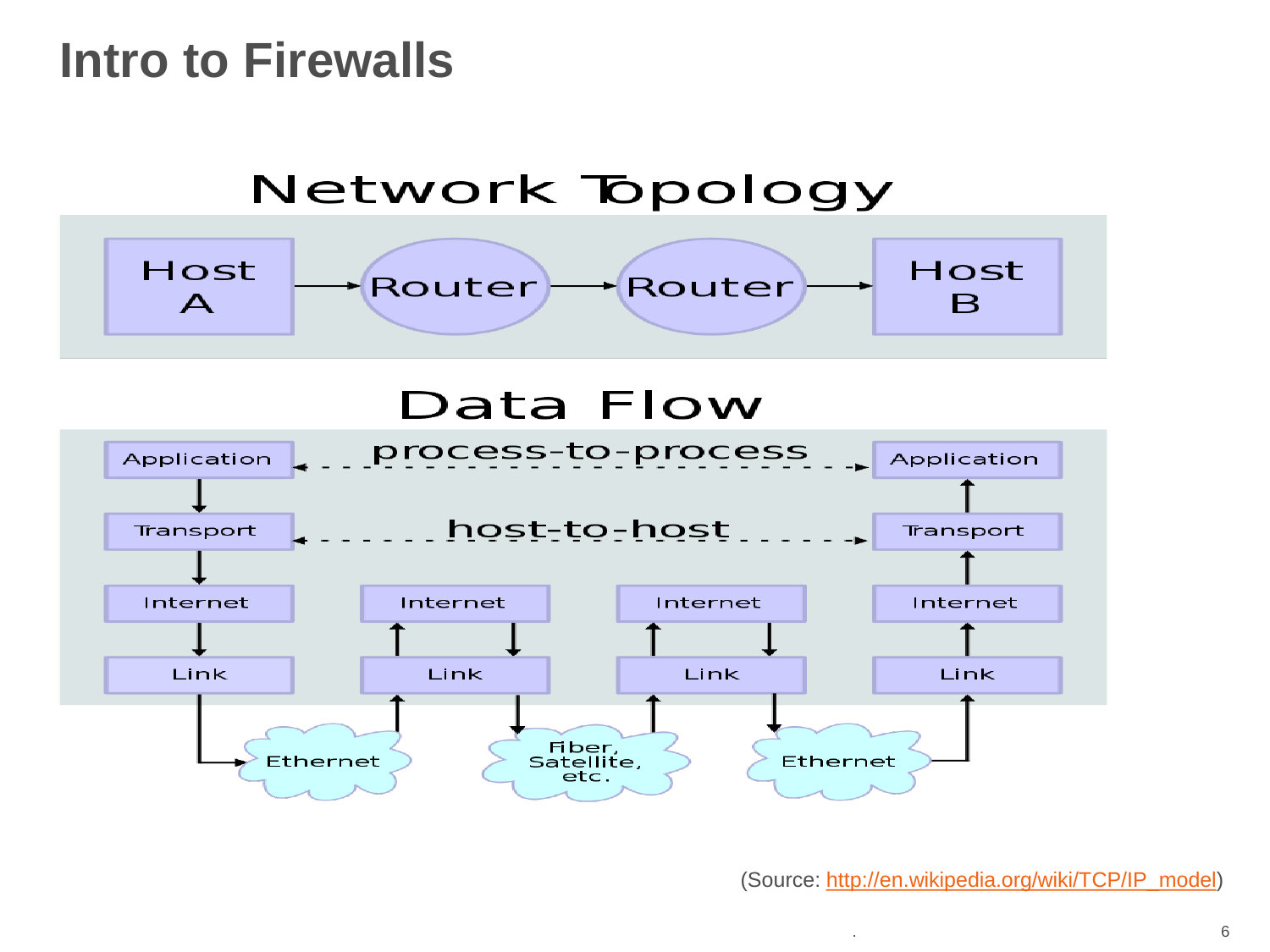- A firewall needs to look into packets, so it must a have some communication with the kernel.
- Needs to decide fast, we want maximum throughput. Can't afford slowing down the traffic.
- Needs to be configurable, and smart.
- Needs to provide some way for the user to see what's going on inside.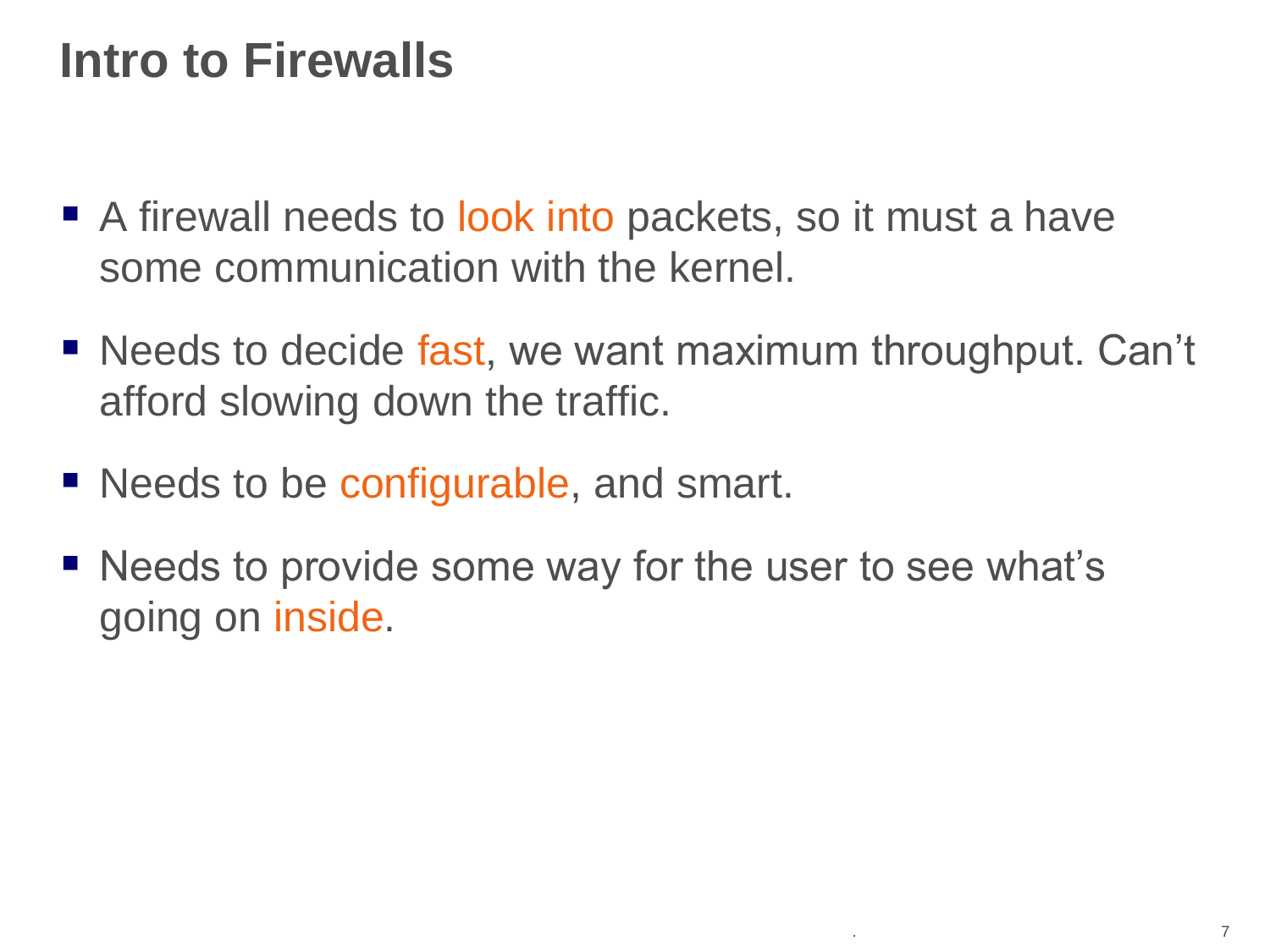■ The purpose is to stand between the local network and the internet:



■ Can be achieved by a physical appliance



- Or a software-based firewall.
	- As a kernel module on a running OS
	- As a dedicated virtual machine

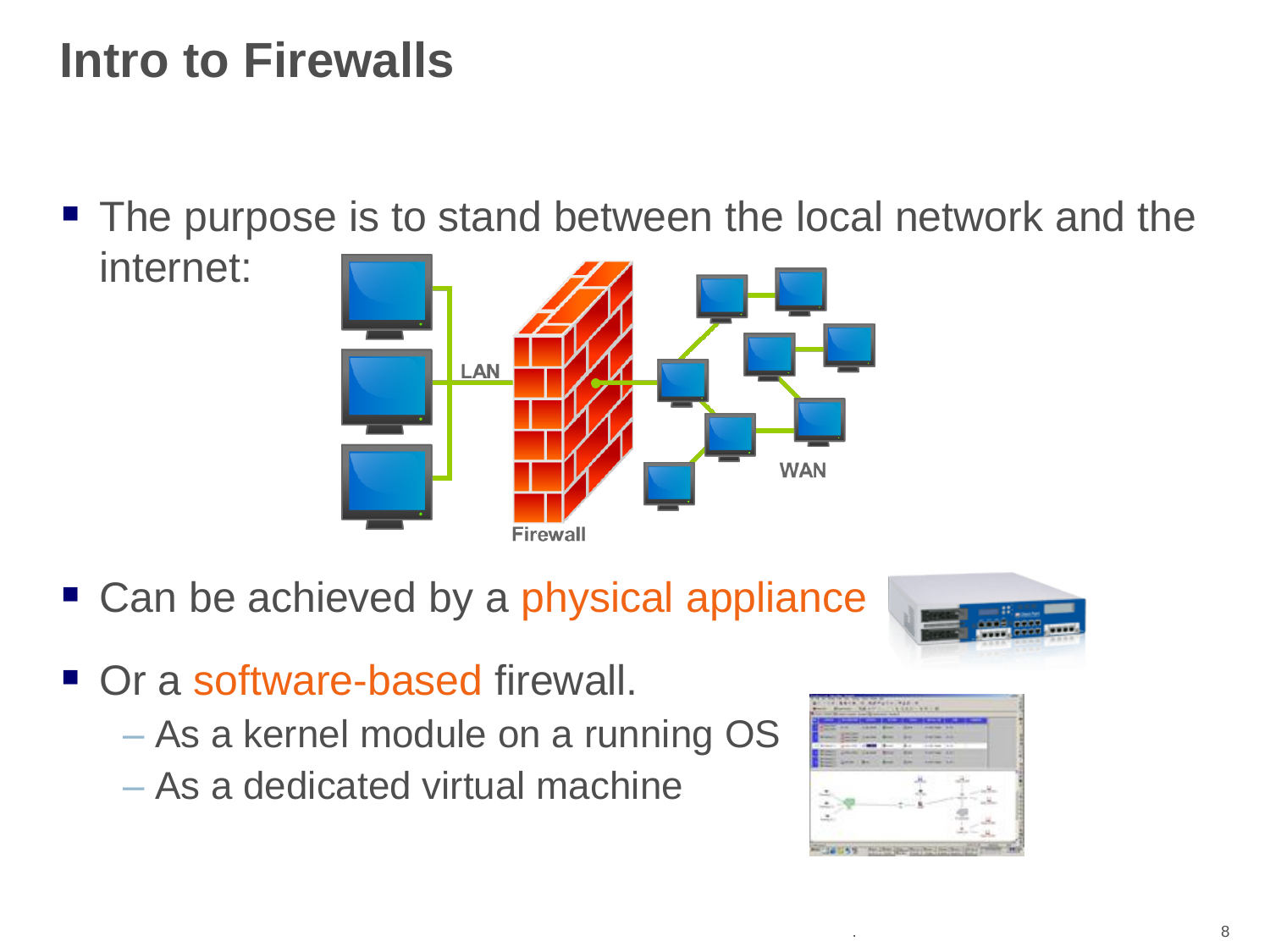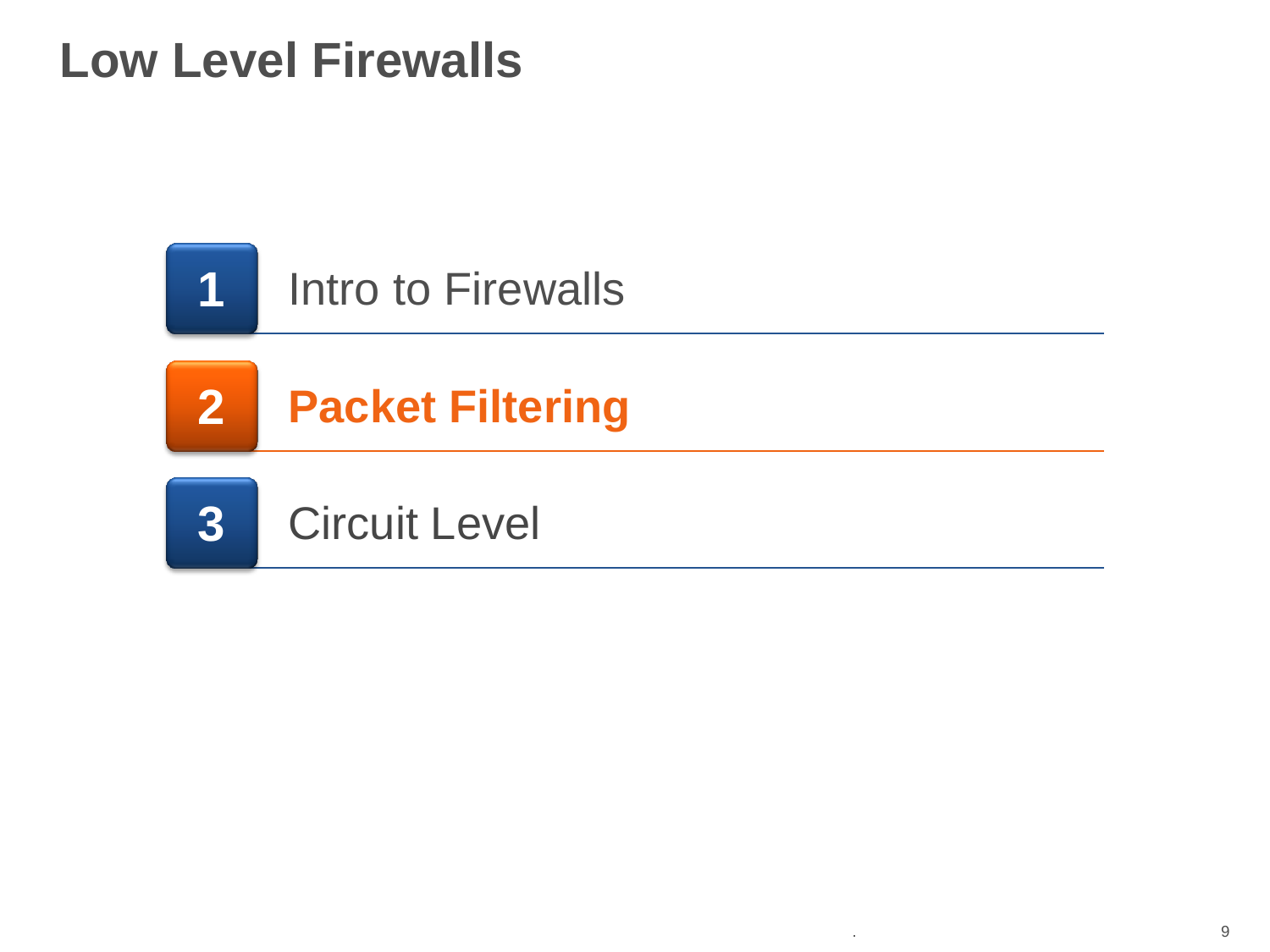# **Packet Filtering**

- Actually, mainly connection filtering.
- A connection is:
	- Source ip and port.
	- Destination ip and port.
- We make certain connections legal, and the others illegal.
- For example, we allow incoming connections to the host 10.1.1.1 only on port 80.
- Another example disallow all connections from 172.23.31.0/24 network.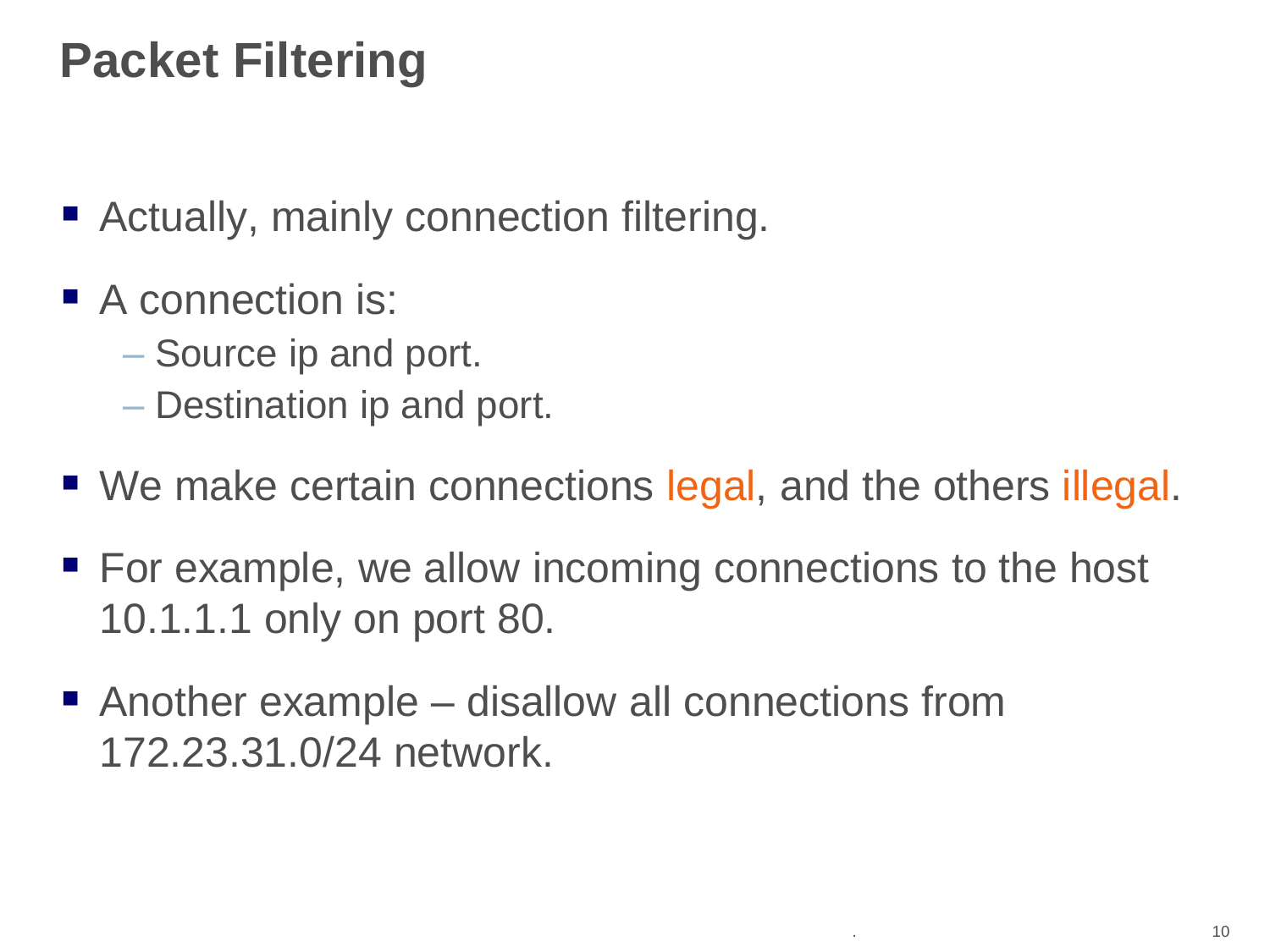# **Packet Filtering**

- We look into the IP header of the packet to identify the source and destination IP, and into the UDP/TCP header to identify the source and destination ports.
- Here's a packet:

| <b>IP</b> header<br><b>Src &amp; Dest</b><br>computers identity | <b>TCP/UDP</b><br>header<br>Src & Dest apps<br>having conversation | Data<br>Messages sent by one side to another<br>This is usually the biggest part of the packet |
|-----------------------------------------------------------------|--------------------------------------------------------------------|------------------------------------------------------------------------------------------------|
|-----------------------------------------------------------------|--------------------------------------------------------------------|------------------------------------------------------------------------------------------------|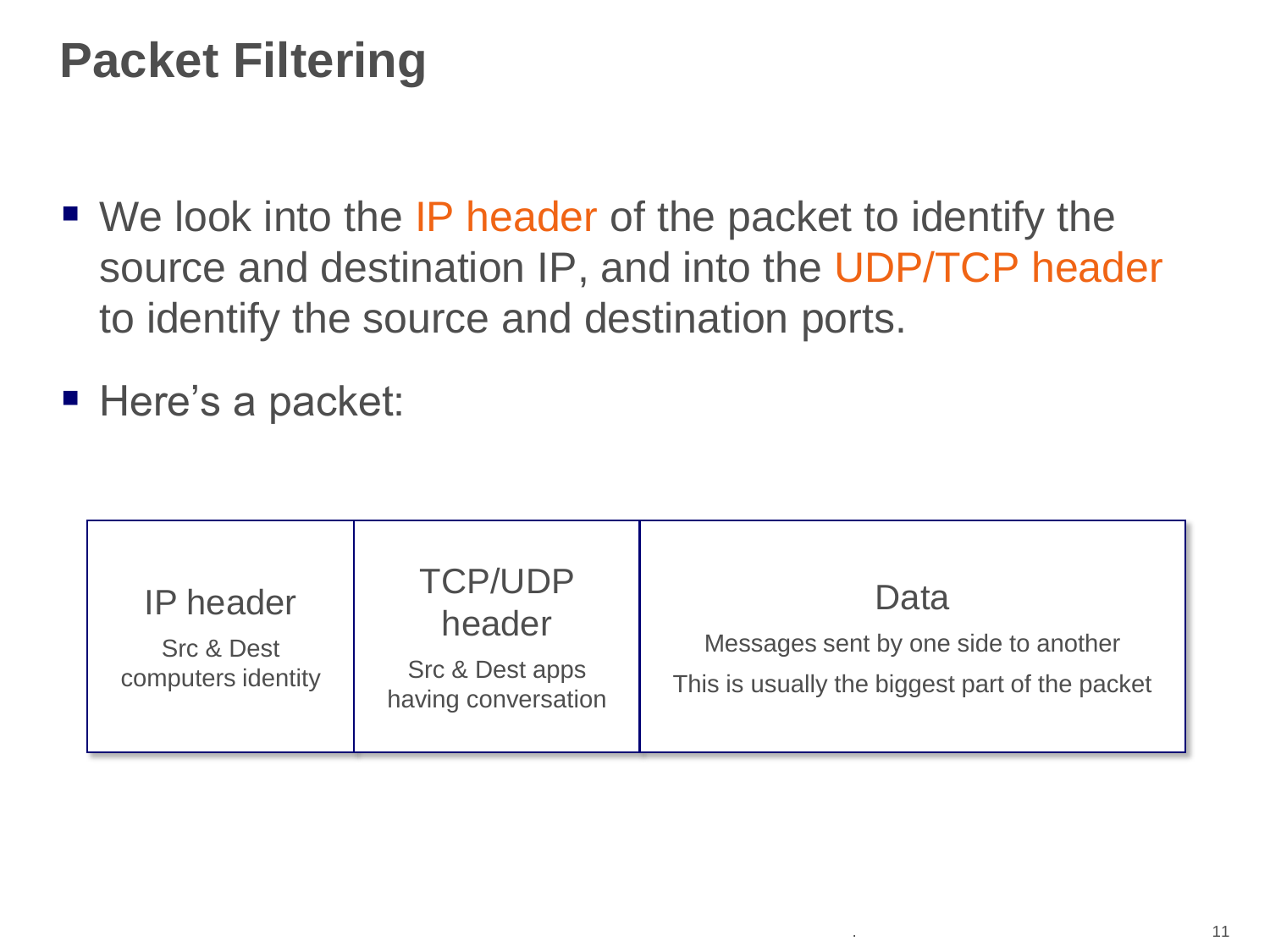

**2** Packet Filtering

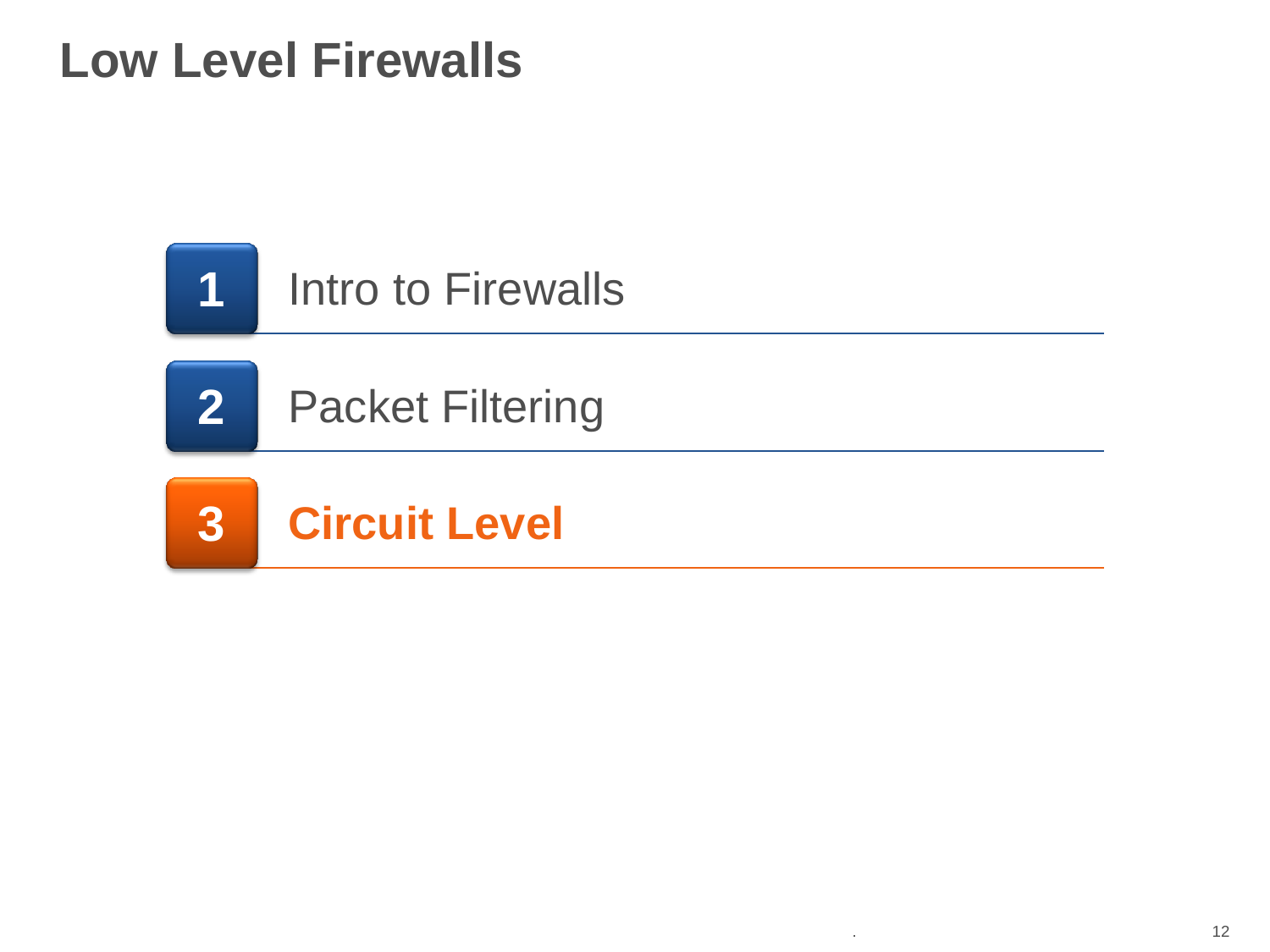# **Circuit Level**

- A TCP connection is a conversation between two computers.
- We can keep the state of every TCP (but can be any stateful protocol) connection.
- TCP begins with a handshake, and ends with a FIN, RST or disappearance of one of the sides.
- The goals: Protocol enforcement & Network protection. We verify no out of state communication passes. Packets that don't belong to any active conversation, don't belong to the net the firewall is protecting.